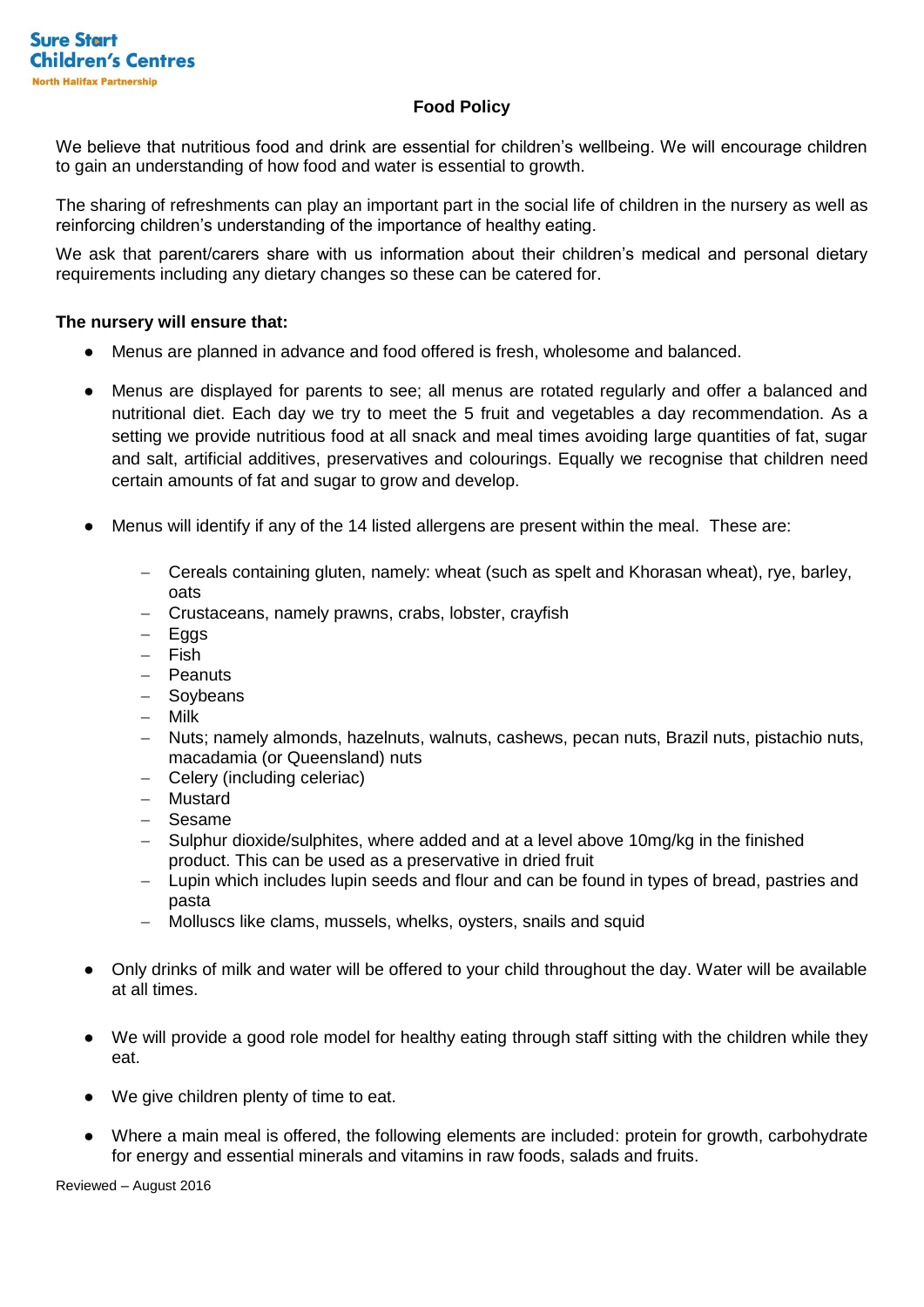

Ensure staff respect the right of children to refuse food they do not like, once they have been encouraged to try it. The withdrawal of food will never be used as a punishment.

### **Safe Preparation & Storage of Food**

When preparing food the staff will observe current legislation regarding food hygiene and training by:

- Always washing their hands under running water before handling food and after using the toilet or changing nappies.
- Not being involved in food preparation if they are ill with infectious skin diseases or any other contagious illness.
- Never coughing or sneezing over food.
- Using clean cloths.
- Probing food before serving to ensure it meets the correct temperature & temperatures are recorded daily.
- Ensuring that waste is properly disposed of and is out of reach of the children.
- Making sure that all fruit and vegetables are washed before being served.
- Keeping tea towels scrupulously clean and washed between each session.
- Holding a current Food Hygiene certificate.
- Having regard for food legislation and keeping up to date with any changes.

#### **Ofsted Notification**

Should any incident of food poisoning occur, affecting two or more children, OFSTED shall be notified as a matter of urgency, within a maximum time span of 14 days.

#### **Celebrations**

Any birthday cakes provided by parents must be shop bought and remain in the packaging to enable the allergen information to be available. Staff will not serve the cake in nursery but will then wrap the cake and send it home; it will be the parent's choice whether to allow their child to eat this.

#### **Breastfeeding/bottle feeding**

North Halifax Partnership Children's Centres are breast feeding friendly sites and a private space will be offered to the parent to enable them to breast feed their child or express milk on site.

If a child needs milk feeds whilst in nursery we ask that parents/carers provide for this by bringing in expressed breast milk in a sterilised bottle or a sterilised bottle with a pre- prepared carton of milk or the correct amount of milk powder in a separate labelled container for us to add boiled water to. We ask that parents bring the correct amount of bottles their child will require during each day.

Reviewed – August 2016